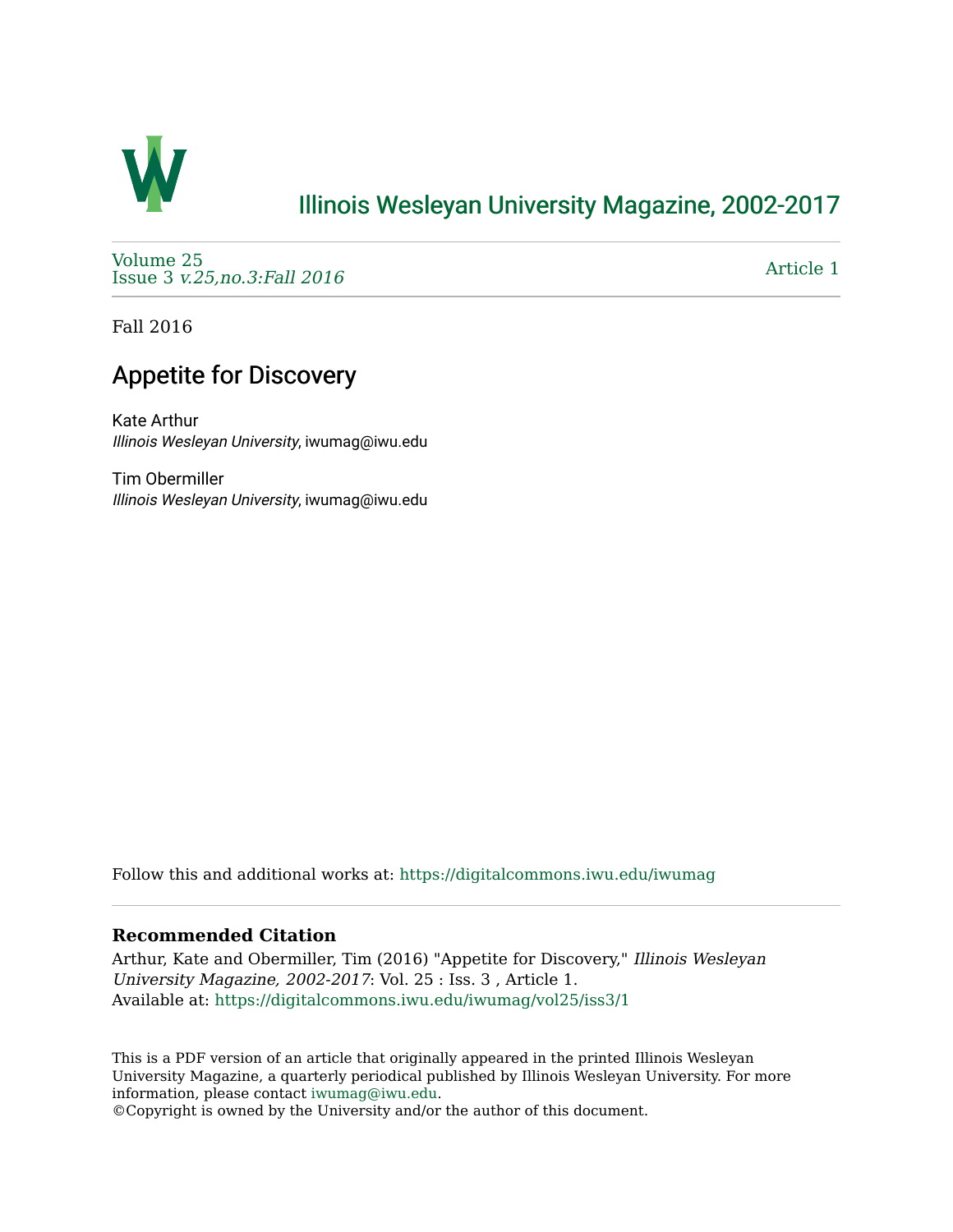# Appetite for Discovery

Professor Carolyn Nadeau's research reveals how — in history, culture and identity — we truly are what we eat.

#### Story by KATE ARTHUR & TIM OBERMILLER

Carolyn Nadeau's hunger for knowledge on the rich literary and cultural history of 16th- and 17th-century Spain has taken her to the great libraries of two continents. But lately she's made a wealth of discoveries closer to home. Turning the kitchen in her 100-year-old Bloomington home into a culinary laboratory, the Byron S. Tucci Professor of Hispanic Studies has prepared, then taste-tasted recipes from one of Spain's most influential cookbooks.

In her decades-long fascination of Spanish literature, language and culture, Nadeau grew increasingly aware of the ways food connected class, culture and ethnicity. Research for another book led her to A*rte de cocina, pastelería, vizcochería y conservería* (the art of cooking, pie-making, pastry-making and preserving).

First printed in 1611, *Arte de cocina* was written by Francisco Martínez Montiño, who headed the kitchens of both King Philip III and IV of Spain. More than 25 editions of the cookbook have been published — by the 1800s, copies could be found throughout Europe and in the Americas. While little is known about Martínez Montiño's life, Nadeau feels she has gotten a sense of the author. "You really get to hear the voice of the cook," she explains. "You can feel his passion. At the same time, he wrote with a critical eye, often



Byron S. Tucci Professor of Hispanic Studies Carolyn Nadeau *delights in researching and preparing recipes from past centuries. (Photo by Marc Featherly)*

complaining about the deficits found in other cooking manuals."

Preparing recipes, Nadeau says, has been among the most fun and challenging components in developing the first English translation and critical edition of *Arte de cocina,* to be published next year. Among those challenges was translating the cookbook's less-than-precise instructions. Instead of cups or teaspoons, Martínez Montiño suggests "a little bit" and "some." A step may be timed not in minutes, but by reciting three Hail Marys or the Apostles' Creed.

Nadeau also had to figure out how to convert "extremely hot embers" to the temperatures of an electric stove. She was stumped by his reference to heat "above and below" until her research revealed that Martínez Montiño used a pan lid that held hot coals.

The first of many *Arte de cocina'*s dishes that Nadeau prepared was green mutton stew, seasoned with *todas especias (*"all spices"), a combination of black pepper, clove, nutmeg, ginger and saffron used in many of the recipes. After sampling the stew and subsequent dishes, Nadeau and dining companions — including her husband (a professional chef) as well as friends, colleagues and students — would debate whether the clove seemed too heavy or the pepper too light. Still, she concedes, "We will never really know what's right. How do we know what the tastes were 400 years ago?"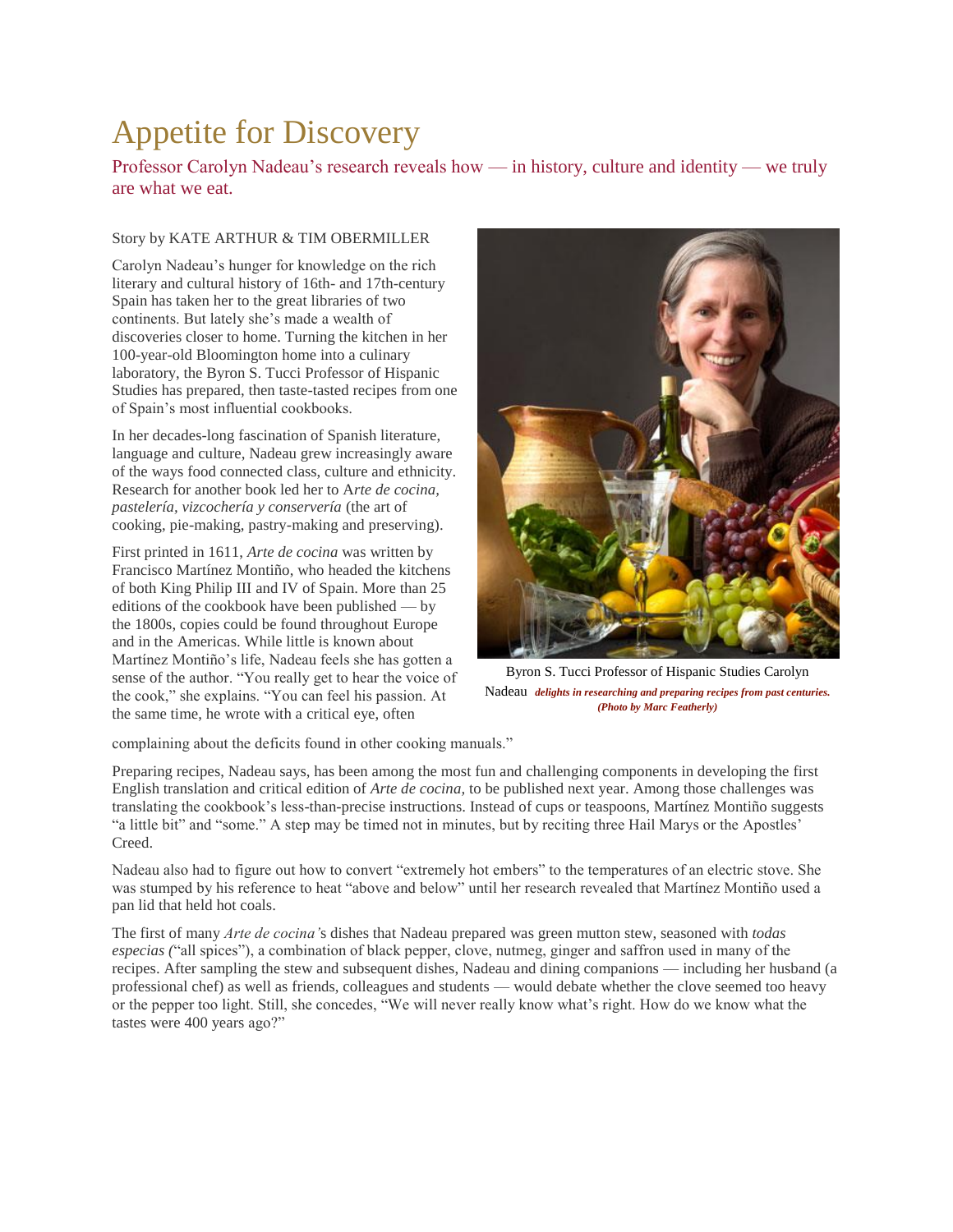

A dish of minced rabbit baked in a hare-shaped crust was one of the recipes she prepared as background for her research.

Some of the book's recipes are as simple as poached eggs on a bed of spinach. Nadeau was surprised there was only one salad recipe, but lettuce was used in inventive ways, as a wrap or floated in soup. Certain ingredients are hard to find today, like cow udder and goat liver (organ meats were considered a delicacy). She was able to recreate a dough-encrusted hare, which her tasters gave a thumbs-up. Occasionally a recipe flopped, like the custard pie that was "too eggy" when she guessed wrong on the sugar.

When a recipe called for eggplant, Nadeau examined Spanish paintings of the era to determine which variety. She also found insights on Spanish cooking traditions in the markets and small towns of Spain. "There's a butcher in every neighborhood," Nadeau says. "You talk to the old ladies — the grandmothers. They always know more than everybody else."

Nadeau's research was funded in part by a National Endowment for the Humanities fellowship and an American Philosophical Society grant. Her professorship, endowed by University Trustee Byron S. Tucci '66 in 2010, continues to support Nadeau's teaching and scholarly pursuits as well as that of other faculty and students in the Hispanic Studies Department — including Nathan Douglas '15, who accompanied Nadeau on one of her research visits to Barcelona's Biblioteca Nacional de Catalunya.

Now a doctoral student at Indiana University, Douglas credits Nadeau for giving him "consistent nudges toward the field of Hispanic literature. Her support was, without a doubt, one of the reasons I decided to take the jump into the Ph.D. program. She encouraged me to take on bigger, more adventurous projects and was always available to provide detailed, critical feedback." Among those projects was another research trip to Barcelona, this time guided by Professor of Hispanic Studies Carmela Ferradáns and funded by a Mellon Foundation humanities grant for student scholars.

Douglas first met Nadeau as a frustrated freshman seeking help in Buck Memorial Library. A computer glitch prevented him from getting into his first-semester classes. Seeing Nadeau in her office, he introduced himself and explained his problem, "which I, of course, thought was dire at the time. She set aside what she was doing, invited me to sit down and helped me, a random student, redo my schedule. I recall her extreme patience in helping me out." By the time he left her office, Douglas says, he had both a class schedule and settled nerves.

### **Across oceans and next door**

Helping students is rewarding to Nadeau, but getting them engaged in topics explored in her courses gives her the biggest satisfaction. What stands out most, says Hispanic Department Chair Christina Isabelli, is Nadeau's commitment to the University-wide goal of preparing students to engage and lead as global citizens. "That means not just communicating, but understanding and valuing the cultures of the people who live next door to us."

"Next door" includes local healthcare settings, where students in the Nadeau-designed course "Medical Spanish and Cultural Competency for Healthcare" gain firsthand experience. Community partnerships are key to another course Nadeau launched, "Spanish for Social Justice," as well as the new "Business Spanish in its Cultural Context," which she will teach for the first time this spring.

Opportunities to help shape the curriculum were partly what drew Nadeau to IWU when she joined the faculty in



At the 2011 Commencement, Nadeau was invested as the Byron S. Tucci Endowed Professor. Professorships provide a stipend that recipients can use for teaching and scholarly research as well as funding for their department.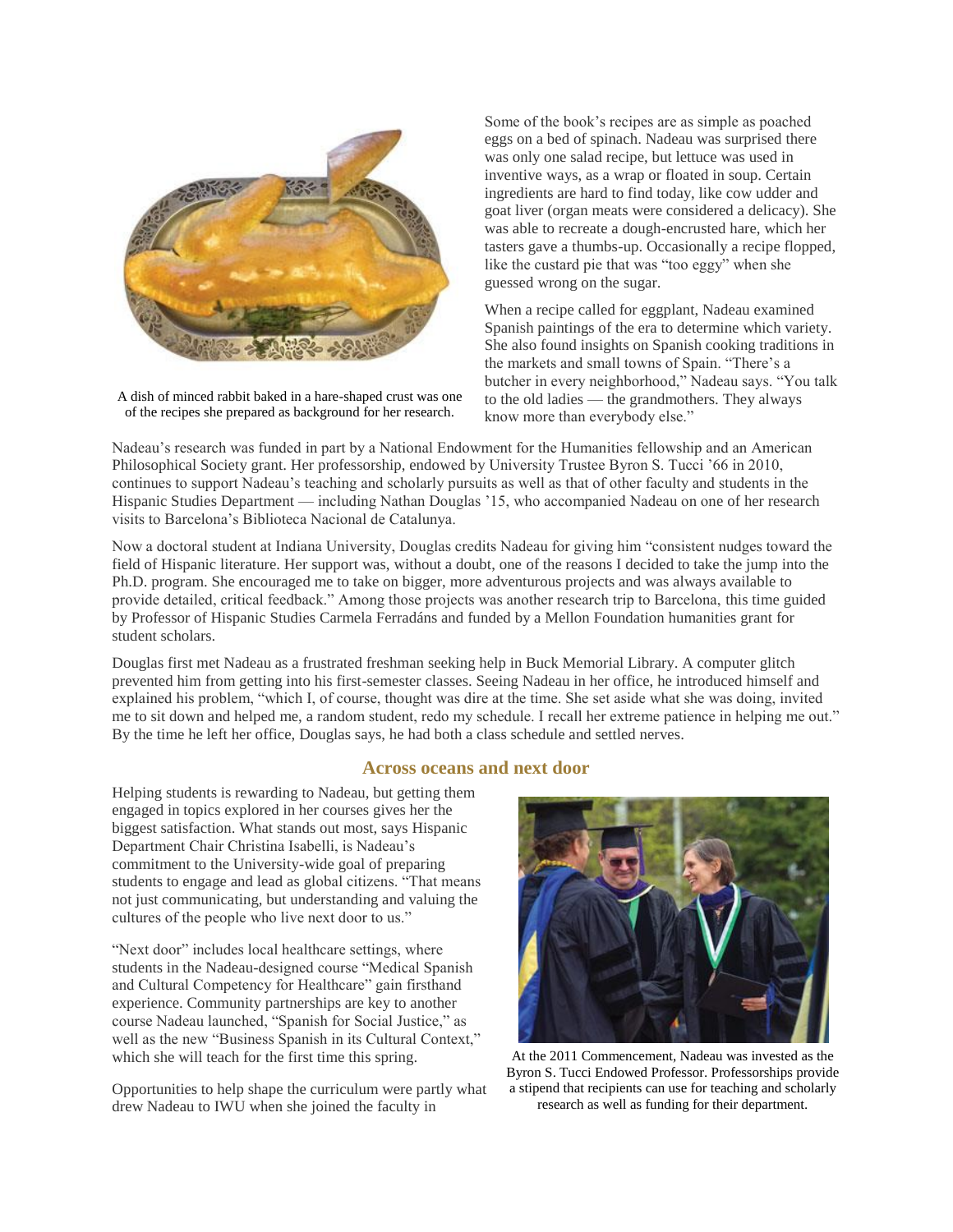1994. A passionate advocate for study abroad, she helped design and served as inaugural director for the University's London and Madrid programs.

Speaking at the 2003 Honors Convocation, where she received the University's highest award for teaching excellence, Nadeau asked, "How many remember that anxiety of the unknown, the humility and pride of learning to communicate in a different language, the amazement of new landscapes and architecture, the thrill of meeting people and exchanging ideas with someone who you may never see again, or with whom you plant the seeds of a lifelong friendship?

"I believe deeply that all students should study abroad," she continued. "This experience teaches students about the world and its people and helps them gain more mature perspectives on their own role in both their local and global communities."

A Washington, D.C., native, Nadeau herself studied broad for a year at the University of Madrid while attending college at the University of Virginia. Her fascination with Spanish language and culture deepened during her master's studies at New York University in Madrid. She completed her Ph.D. at Penn State and developed her doctoral dissertation into the book *Women of the Prologue: Imitation, Myth, and Magic in Don Quijote I* (Bucknell University Press, 2002).

The book explores how *Don Quijote*'s author, Miguel de Cervantes, created female characters that possess "a sense of freedom not often found in the literature of the time," says Nadeau. "One of my favorite characters in particular, Marcela, decides she doesn't want to get married and goes out and lives on her own, and that's basically unheard of. That kind of strength from those type of female characters that he paints in his novel really resonates with students today, both men and women."

To get a keener sense of Spanish women's lifestyles in the 1600s, Nadeau studied unconventional materials such as domestic manuals with etiquette tips, recipes and remedies for ailments from tooth cavities to breast cancer. Nadeau noted how the manuals, as well as the era's great literature, described food and culinary practices in ways that offered fresh perspectives on essential questions of class, culture and identity.



Nathan Douglas '15 assisted Nadeau on one of her research visits to Barcelona and returned to the city twice more as an IWU student.

"Food is what connects us," she says. "Really, food is the basis for our humanity, and it's a huge part of our identity. As immigrants, we can pick up a language and change our clothing, but food habits are the last to go. Food is fundamental to how we think about the world. It's a rarity if it's not in a work of literature." One memorable example occurs when Cervantes introduces Alonso Quijano, better known as Don Quijote, by describing his diet: "A stew made of more beef than mutton, cold salad on most nights, abstinence eggs on Saturdays, lentils on Fridays, and an additional squab on Sundays consumed three quarters of his income"

Says Nadeau, "The five phrases that make up that sentence pointed to food and class, and food and Jewish and Muslim history, New World products and religious fasting." The passage inspired her book *Food Matters: Alonso Quijano's Diet and the Discourse of Food in Early Modern Spain,* which explores how food and associated customs

are portrayed in classical works such as *Don Quijote* during a period when "Spain's Hapsburg empire dominated the world landscape and then lost that position, a time when the country produced dozens of literary and visual artists that are still recognized for their creative genius, a time when the country, like others in Europe, experienced a gastronomic revolution with dramatic changes in the foodstuffs and methods of preparation," Nadeau writes in her book.

In addition to *Don Quijote* and other literary works, *Food Matters* explores travel logs, dietary treatises, advice manuals and cookbooks of Cervantes' time (including Martínez Montiño's *Arte de cocina*).

Published this year by the University of Toronto Press, *Food Matters* was hailed as a significant work by scholars worldwide. Enrique García Santo-Tomas, a professor of languages and literature at the University of Michigan,